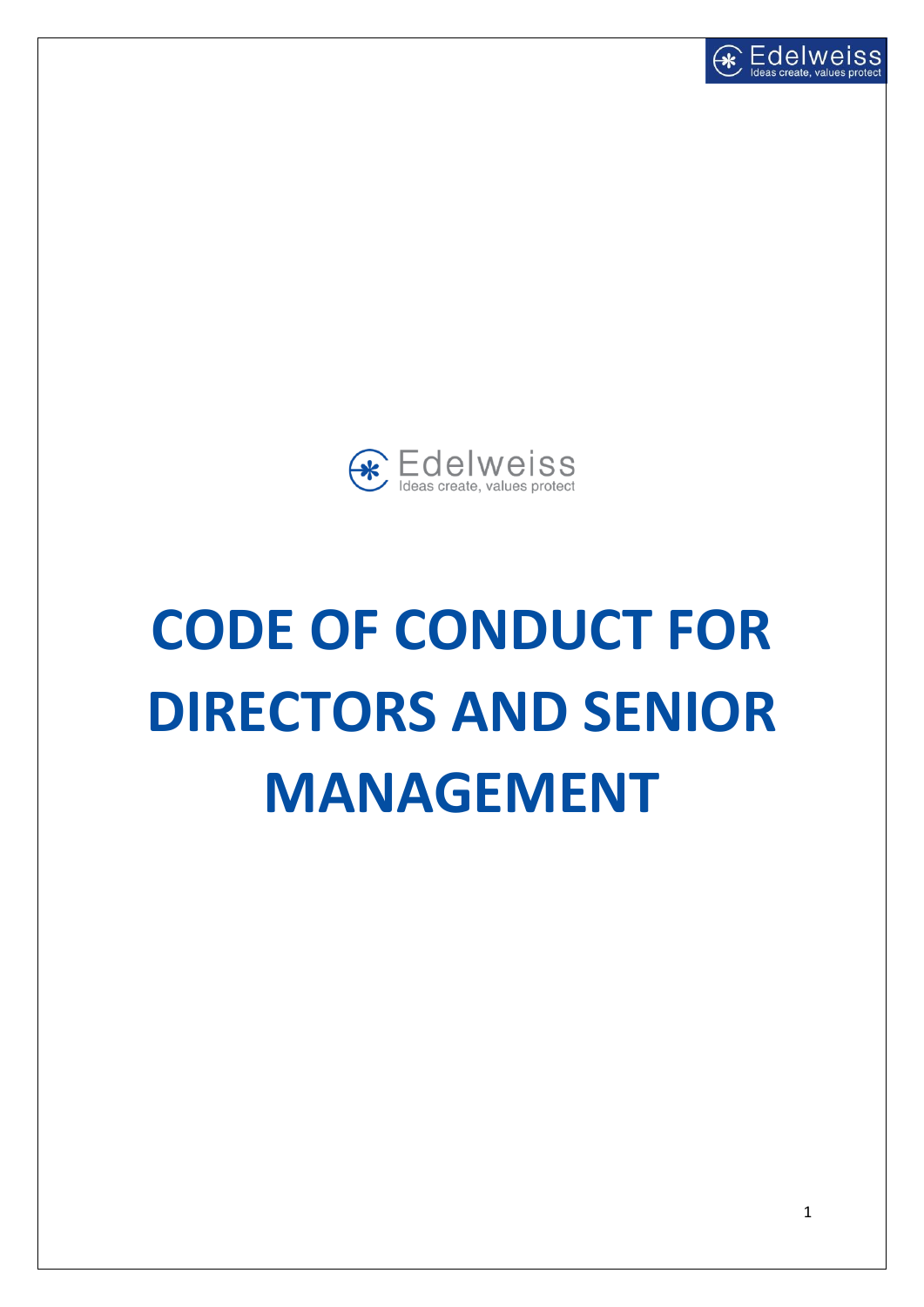

## **Applicable to All Directors & Senior Management**

Corporate Governance as perceived by Edelweiss Group translates into being fair and civicminded, fulfilling its duties to the entire spectrum of stakeholders and, most importantly, making integrity an article of faith across all its operations.

# **1. Preamble:**

Integrity, transparency and trust form part of the core beliefs of all activities at Edelweiss (hereinafter referred to as 'the Company'), which has been the continuing basis of its growth and allround development. This Code of Conduct or the Code defines what the Company expects from its business and personnel regardless of the location or their background. This Code is applicable and binding on all Members of the Board of Directors and the Senior Management Team comprising of all officers/personnel of listed entity who are members of its core management team viz., all the members of management one level below the executive directors including all functional heads, the Company Secretary and Chief Financial Officer (hereinafter collectively referred to as the 'Senior Management') of the Company. As the aforesaid persons individually and collectively help shape the growth of the Company they are individually and collectively responsible to ensure that the Company operates with the highest degree of personal and professional integrity, honesty and ethical conduct. As it is not possible to address every possible situation that may arise, the provisions of this Code are intended to provide guidance in making ethical decisions and should therefore be construed and applied to further the said objective. This Code shall be in addition to rules, regulations, standards, policies and procedures that may be laid down by the Company, from time to time.

# **2. Applicability:**

This Code has been divided into two parts. The provisions as set out in Part A of this Code shall be applicable to the Board of Directors and the Senior Management. The provisions as set out in Part B shall be applicable to the Senior Management only, in addition to provisions set out in Part A. In terms of the Listing Regulations, all the Directors and the Senior Management shall affirm compliance with the provisions of this Code on an annual basis.

## **3. Violation:**

 A violation of the Code may result in disciplinary action by the Management of the Company. Decision regarding whether or not disciplinary action is to be taken and the nature and extent thereof, shall rest with the Managing Director and the Whole time Director of the Company. An appeal against any such decision shall lie before the Board of the Company, whose decision in this regard shall be final and binding on the concerned member of the Senior Management.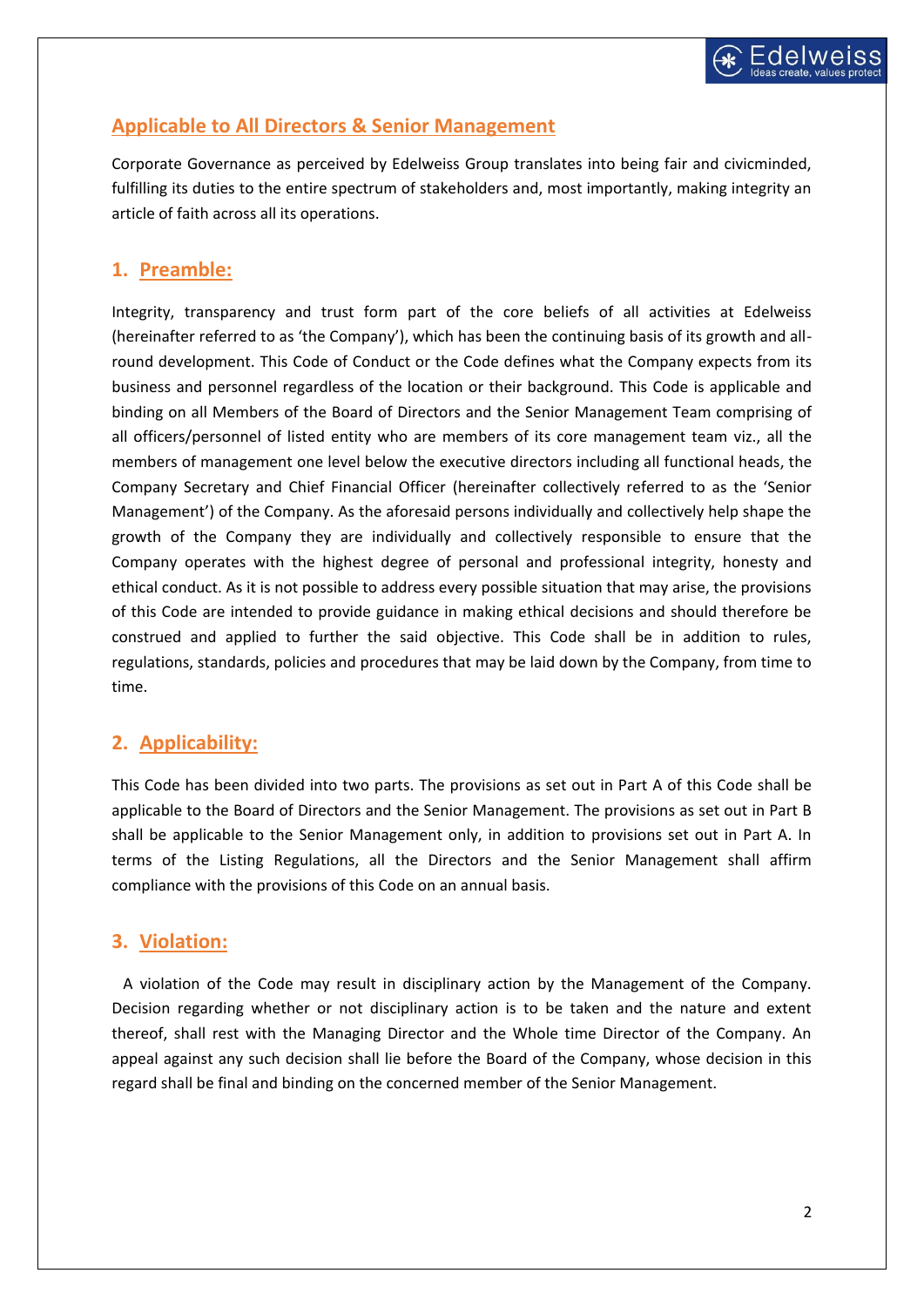# **4. Annual Declaration:**

As required under Regulation 26(3) of the Listing Regulations, every member of the Board of Directors and the Senior Management shall affirm the compliance of the Code of Conduct on an annual basis.

# **PART A**

## **1. Duties**

## **The Directors and the Senior Management shall :**

- a) act in accordance with the articles of the company.
- b) act in good faith in order to promote the objects of the company for the benefit of its members as a whole, and in the best interests of the company, its employees, the shareholders, the community and for the protection of environment.
- c) exercise his duties with due and reasonable care, skill and diligence and shall exercise independent judgment.
- d) shall not involve in a situation in which he may have a direct or indirect interest that conflicts, or possibly may conflict, with the interest of the company.
- e) not achieve or attempt to achieve any undue gain or advantage either to himself or to his relatives, partners, or associates and if such director is found guilty of making any undue gain, he shall be liable to pay an amount equal to that gain to the company.
- f) not assign his office and any assignment so made shall be void.
- g) Ensure that all decisions taken are in adherence to legal/regulatory requirement(s) as applicable to the business of the Company.
- h) inform the Company of any information that may be perceived to be a violation by any employee or Director or the Company of any legal/regulatory requirement(s) as applicable to the business of the Company.
- i) Adhere to the standards set by the Company from time to time to protect and promote the interests of shareholders and other stakeholders (including employees, customers, suppliers and creditors and the society at large).
- j) attend all Board/Committee/General/Business Meetings and seek leave of absence whenever necessary.

The Independent Directors of the Company shall also abide by the Duties of Independent Directors as prescribed in Annexure – 1 to this Code.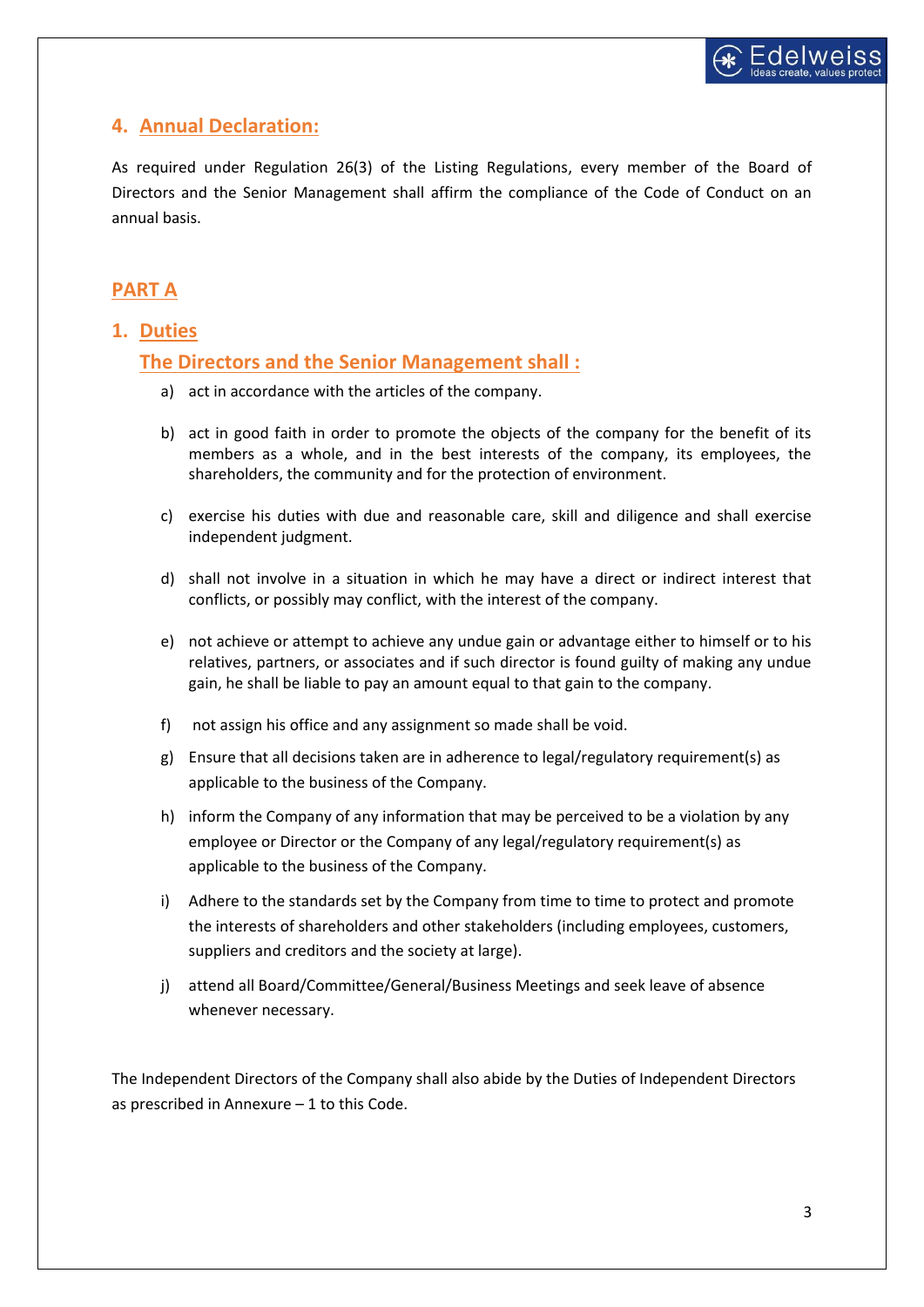

## **2. Conflict of Interest**

A conflict of interest situation would be deemed to have arisen, when an individual's interest is perceived to be inconsistent with or is in conflict with the business interest of the Company. One should avoid such conflict of interest with the Company. However, in case such a situation arises, he shall, on becoming aware of the same, make full and true disclosure of all facts and circumstances thereof to the Company. Some of the situations wherein a conflict of interest may be deemed to have arisen are elucidated below:

- a) **Pecuniary benefit:** Where one's conduct is likely to confer a pecuniary benefit to oneself or in favour of any relative(s) or in favour of any company, body corporate or firm where one or one's relative is an employee, member, director or partner.
- b) **Related Party Transactions:**Where one enters into transaction(s)/arrangement(s) (directly or indirectly through relatives) with companies, bodies corporate or firms, for personal gain, which may conflict with the business interest of the Company.
- c) **Corporate Opportunities:**Where one uses and/or exploit's for personal gain, opportunities that rightly belong to the Company or are discovered through the use of one's position or through the Company's image, property or information.
- d) **Outside directorships:**It is a conflict of interest to serve as a director of any company that competes with the Company. Directors/ Senior Management must first obtain approval from the Company's Board/Managing Director before accepting a directorship.

## **3. Secrecy**

Ensure that proprietary information and trade secrets belonging to the Company, (including any information concerning pricing, products and services that are being developed, internal system, designs and such other trade secrets) are held in strict confidence and care is exercised to avoid inadvertent and inappropriate disclosure, except when such disclosure is authorised or legally mandated and is not for personal gain.

#### **4. Securities Law**

Not to indulge in Insider Trading or dealing in shares of the Company in violation of the provisions of the Insider Trading Policy of the Company and to strictly abide with all disclosure norms prescribed under the SEBI (Prohibition of Insider Trading) Regulations, 1992, as may be amended, from time to time.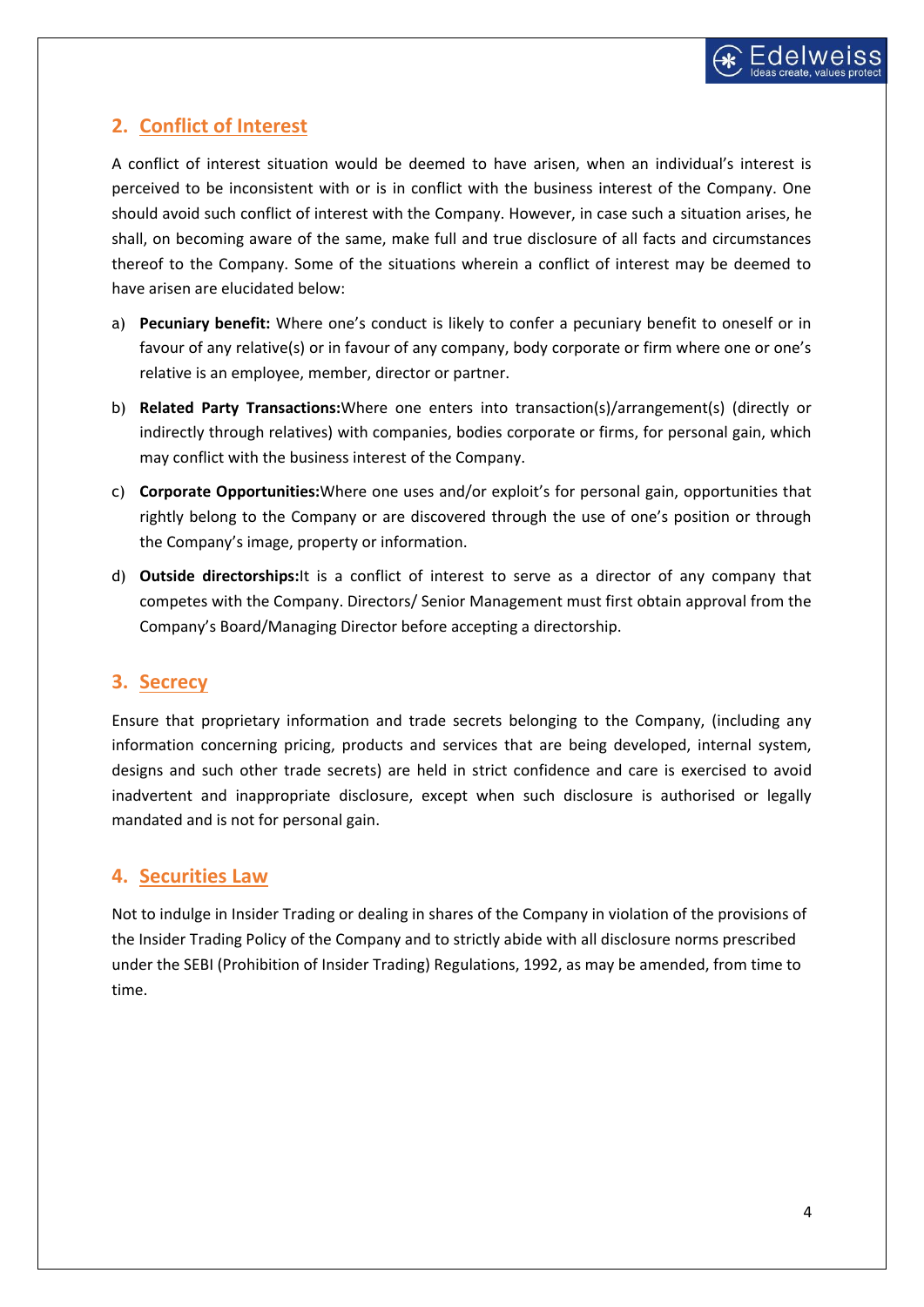

## **PART B**

In addition to Part A, the members of Senior Management shall abide by the provisions as set out in Part B

Every member of the Senior Management plays an important role in achieving the Company's business objectives, which is based on the foundation of ethics, transparency and customer centric actions. Accordingly, it shall be his responsibility to adhere to and inculcate the following practices:

- a) To induce a feeling of loyalty by working selflessly to achieve the stated business objectives of the Company.
- b) To guide and motivate the staff and officers of the Company.
- c) To respect the safety and health of all employees of the Company and provide working conditions that are conducive to their physical health and general wellbeing.
- d) To conduct oneself in a manner so as to help preserve and protect the environment with due concern for the ecology.
- e) To record and preserve the records of all financial transactions and not create undisclosed or unrecorded accounts, funds or assets.

#### **Conduct at Workplace**

- a) Conduct oneself in a professional manner and treat others with respect, fairness, and dignity.
- b) Conduct oneself in the letter and spirit of the applicable laws, rules and regulations, comply with the procedures and policies laid down by the Company and encourage other officers and employees to do the same.
- c) Not to discriminate employees based on color, race, religion, caste, creed or sex. The Company is committed to providing a work environment that is fair and non-discriminatory.
- d) Provide and enhance equal opportunities for men and women; to prevent, stop, and redress sexual harassment at the workplace and to promote good employment practices.
- e) Demand, demonstrate and promote professional behaviour and encourage employees to acquire skills, knowledge and training to expand/enhance their skills and specialised knowledge.
- f) Not to use or consume illegal and banned drugs (narcotics) at any time.
- g) Not to have any material association with a firm, company or body corporate engaged in a line of business similar to that of the Company or any of its subsidiaries, without obtaining the prior consent of the Chairman of the Company.

## **Payments or Receipt of Gifts / Favours from others**

Under no circumstances shall any Member of the Senior Management receive or offer, directly or indirectly, any gifts, donations or remuneration or illegal payments which are intended to obtain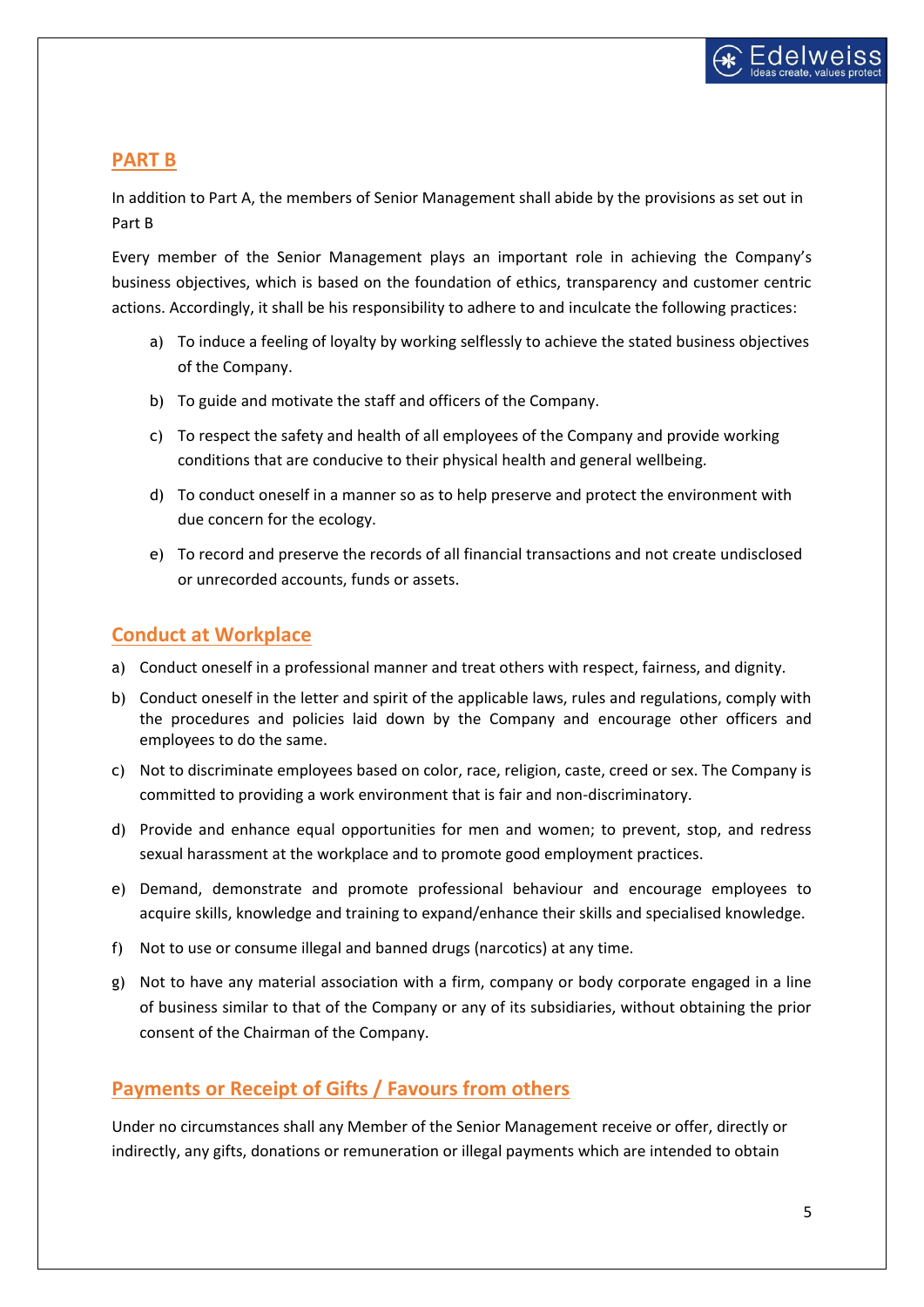

business favours. Nominal gifts during festival occasions and other occasions may be accepted/ given.

# **Use of Assets and Information**

- a) Ensure that equipment/ facilities/ amenities provided to him/her by the Company for discharge of his/her duties in terms of his employment are used with proper care and diligence and return the possession thereof upon his resignation, termination or retirement from the services of the Company, as the case may be.
- b) Ensure that price sensitive information of the Company, which is not in public domain, is not used to derive any persona l benefit or to assist any other person(s) from deriving any benefit, by virtue of having access thereto.
- c) Ensure that proprietary information and trade secrets belonging to the Company, including any information concerning pricing, products and services that are being developed, internal system designs and other such trade secrets are held in strict confidence and due care is exercised to avoid inadvertent and inappropriate disclosure. Such information shall be used in the manner as required or mandated and as a part of the duties assigned and not for personal gain.
- d) Ensure that all other personal and financial information relating to the customers, associates and stakeholders of the Company is accessed, used and disclosed in accordance with the policies, systems and controls laid down by the Company, from time to time.
- e) Take steps to use and protect the Company's assets and ensure their efficient use as also use the assets only for the legitimate business purposes of the Company or such other purposes as may be authorised by the Management.

# **Employment / Outside Employment:**

With regard to the employment with the Company, the executives are expected to devote their full attention to the business interests of the Company. They are prohibited from engaging in any activity that interferes with their employment with the Company. Our policies prohibit them from accepting simultaneous employment with suppliers, customers, developers or competitors of the Company, or from taking part in any activity that enhances or supports a competitor's position. Additionally, they must disclose to the Company's Board/Managing Director, any interest that they have that may conflict with the business of the Company.

## **Transparency**

Ensure that the conduct at workplace is transparent, subject, of course, to the sensitivity of the information or the nature of job assigned to him/her. Such transparency shall be brought about by adherence to corporate governance norms, policies, systems and processes laid down by the Company, from time to time.

The above Code shall be read in conjunction with the Business Principles of the Company and the Company expects the Senior Management to abide by them.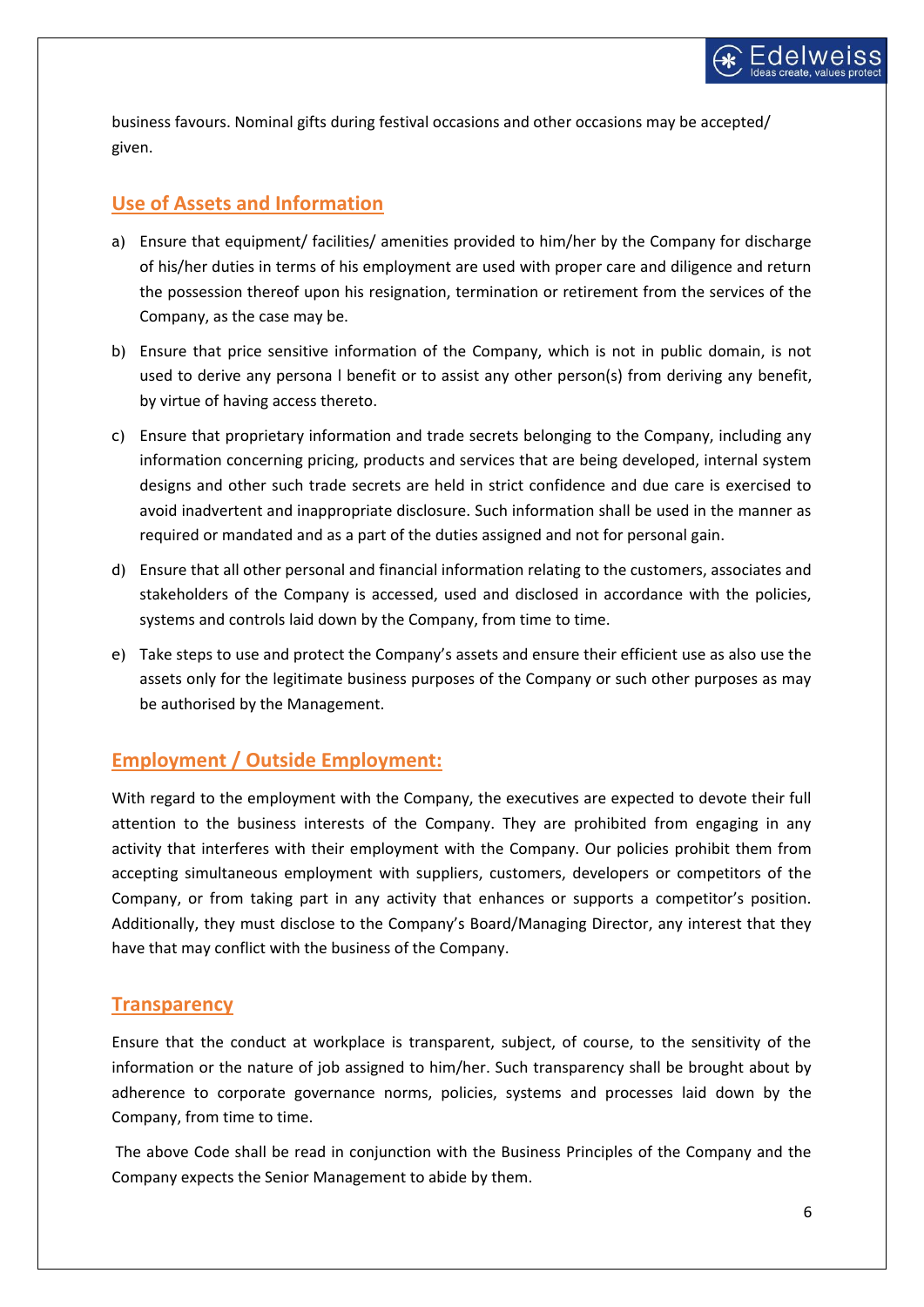

# **REVIEW OF CODE**

This Code shall be reviewed by the Board as may be deemed necessary and in accordance with any statutory /regulatory requirements. In case of any change/amendment in applicable statutes/regulations, the Policy shall stand revised to the extend thereto.

**\_\_\_\_**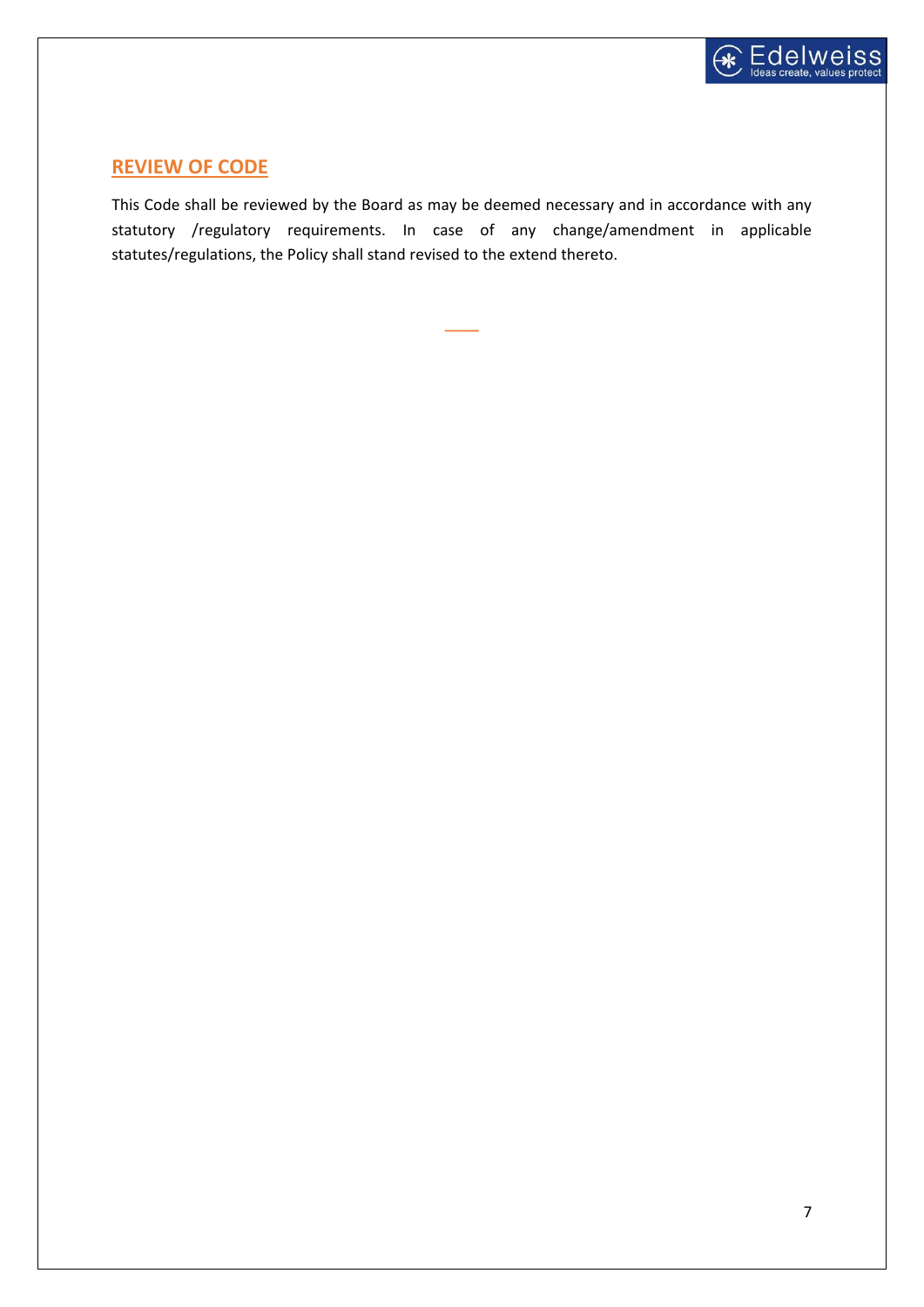

## **ANNEXURE – I**

# **Code of Conduct for Independent Directors**

The Code is a guide to professional conduct for independent directors. Adherence to these standards by independent directors and fulfilment of their responsibilities in a professional and faithful manner will promote confidence of the investment community, particularly minority shareholders, regulators and companies in the institution of independent directors.

#### **I. Guidelines of professional conduct:**

An independent director shall:

#### (1) uphold ethical standards of integrity and probity;

- (2) act objectively and constructively while exercising his duties;
- (3) exercise his responsibilities in a bona fide manner in the interest of the company;

(4) devote sufficient time and attention to his professional obligations for informed and balanced decision making;

(5) not allow any extraneous considerations that will vitiate his exercise of objective independent judgment in the paramount interest of the company as a whole, while concurring in or dissenting from the collective judgment of the Board in its decision making;

(6) not abuse his position to the detriment of the company or its shareholders or for the purpose of gaining direct or indirect personal advantage or advantage for any associated person;

(7) refrain from any action that would lead to loss of his independence;

(8) where circumstances arise which make an independent director lose his independence, the independent director must immediately inform the Board accordingly;

(9) assist the company in implementing the best corporate governance practices.

#### **II. Role and functions:**

The independent directors shall:

- (1) help in bringing an independent judgment to bear on the Board's deliberations especially on issues of strategy, performance, risk management, resources, key appointments and standards of conduct;
- (2) bring an objective view in the evaluation of the performance of board and management;
- (3) scrutinise the performance of management in meeting agreed goals and objectives and monitor the reporting of performance;
- (4) satisfy themselves on the integrity of financial information and that financial controls and the systems of risk management are robust and defensible;
- (5) safeguard the interests of all stakeholders, particularly the minority shareholders;
- (6) balance the conflicting interest of the stakeholders;
- (7) determine appropriate levels of remuneration of executive directors, key managerial personnel and senior management and have a prime role in appointing and where necessary